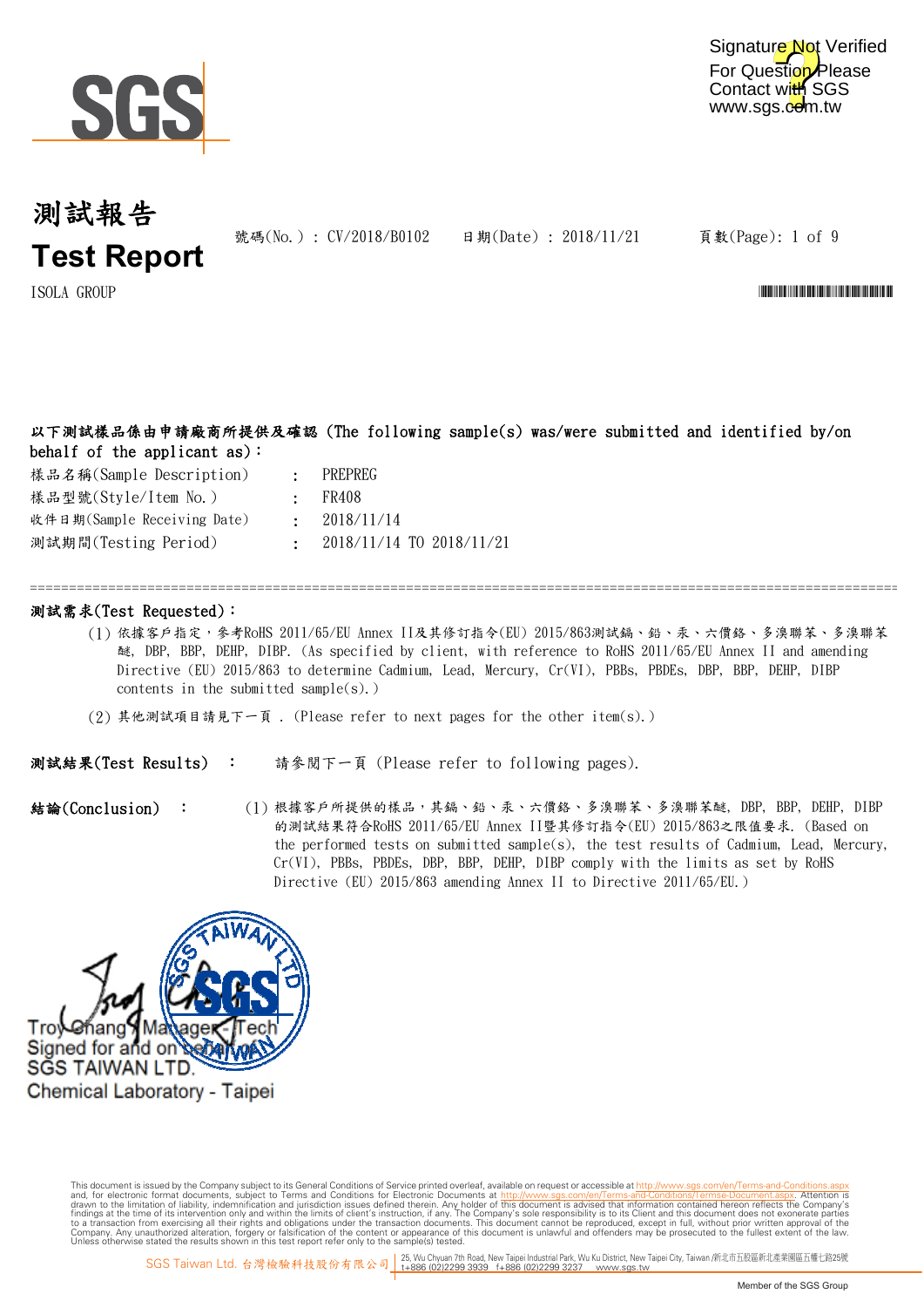

號碼(No.): CV/2018/B0102 日期(Date): 2018/11/21 頁數(Page): 2 of 9

 $\blacksquare$ ISOLA GROUP  $\blacksquare$ 

### 測試結果(Test Results)

: 黃色片狀 (YELLOW SHEET) 測試部位(PART NAME)No.1

| 测試項目<br>(Test Items)                                                                                                                                                                                                                                                   | 單位<br>$(\text{Unit})$ | 測試方法<br>(Method)                                                                                                                                                                                                                    | 方法偵測<br>極限值<br>(MDL) | 結果<br>(Result)<br>No.1 | 限值<br>(Limit) |
|------------------------------------------------------------------------------------------------------------------------------------------------------------------------------------------------------------------------------------------------------------------------|-----------------------|-------------------------------------------------------------------------------------------------------------------------------------------------------------------------------------------------------------------------------------|----------------------|------------------------|---------------|
| 鎘 / Cadmium (Cd)                                                                                                                                                                                                                                                       | mg/kg                 | 參考IEC 62321-5 (2013), 以感應耦合<br>電漿原子發射光譜儀檢測. / With                                                                                                                                                                                  | $\mathcal{L}$        | n. d.                  | 100           |
| 鉛 / Lead (Pb)                                                                                                                                                                                                                                                          | mg/kg                 | reference to IEC $62321-5$ (2013)<br>and performed by ICP-AES.                                                                                                                                                                      | $\overline{2}$       | 3.09                   | 1000          |
| 汞 / Mercury (Hg)                                                                                                                                                                                                                                                       | mg/kg                 | 參考IEC 62321-4 (2013), 以感應耦合<br>電漿原子發射光譜儀檢測. / With<br>reference to IEC $62321 - 4$ (2013)<br>and performed by ICP-AES.                                                                                                              | 2                    | n. d.                  | 1000          |
| 六價鉻 / Hexavalent Chromium Cr(VI)<br>$\left(\blacklozenge\right)$                                                                                                                                                                                                       | mg/kg                 | 參考IEC 62321-7-2 (2017), 以UV-VIS<br>檢測; 參考IEC 62321-5 (2013), 以<br>ICP-AES檢測. / With reference to<br>IEC $62321 - 7 - 2$ (2017) and performed<br>by UV-VIS. ; With reference to IEC<br>$62321-5$ (2013) and performed by<br>ICP-AES. | 8                    | n. d.                  | 1000          |
| 六溴環十二烷及所有主要被辨別出的異構<br>$\ket{\psi}$ / Hexabromocyclododecane (HBCDD)<br>and all major diastereoisomers<br>identified ( $\alpha$ - HBCDD, $\beta$ - HBCDD,<br>$\gamma$ – HBCDD) (CAS No.: 25637-99-4 and<br>$ 3194-55-6(134237-51-7, 134237-50-6,$<br>$134237 - 52 - 8)$ | mg/kg                 | 參考IEC 62321 (2008), 以氣相層析儀<br>/質譜儀檢測. / With reference to<br>IEC 62321 (2008). Analysis was<br>performed by GC/MS.                                                                                                                  | 5                    | n. d.                  |               |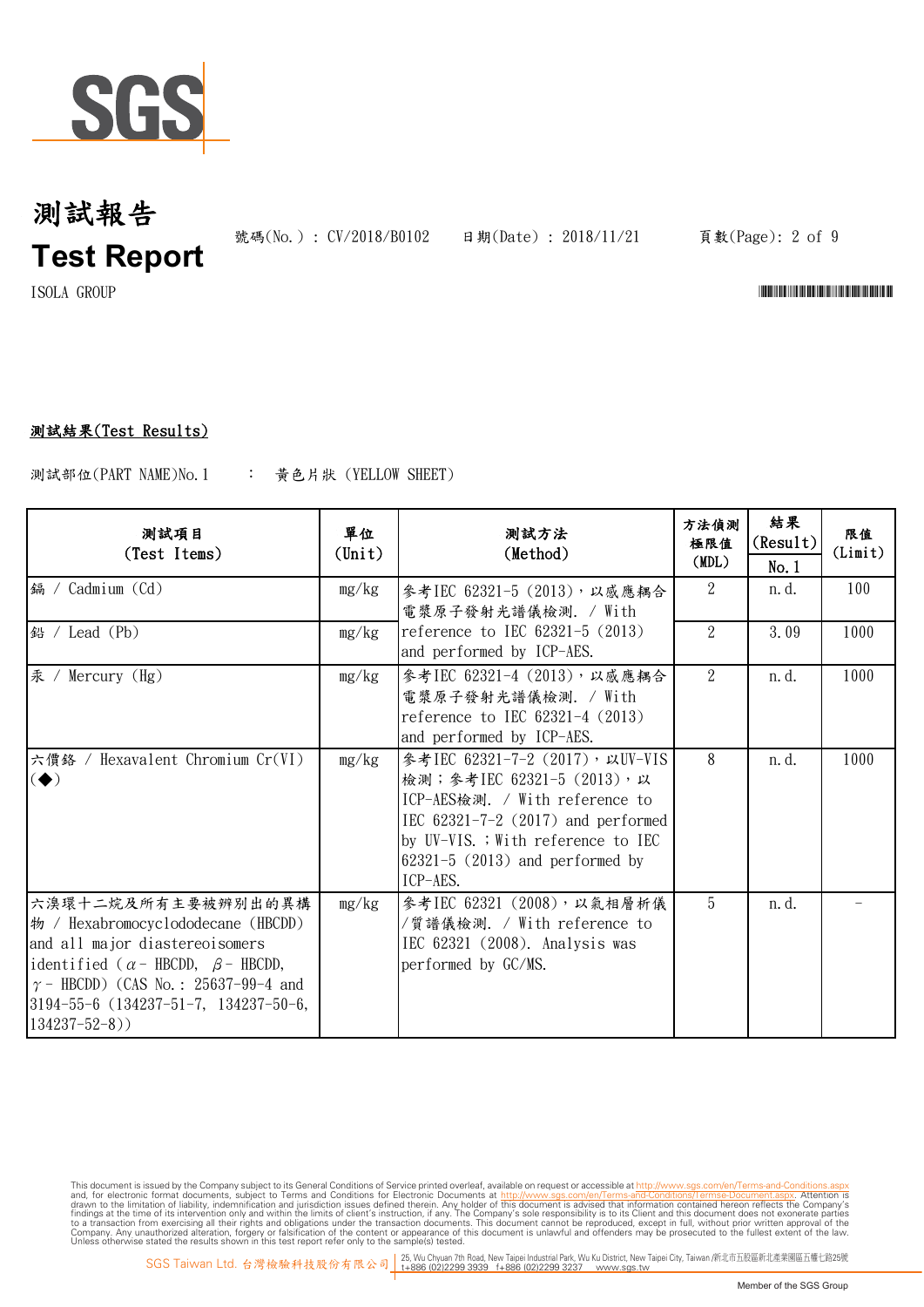

號碼(No.): CV/2018/B0102 日期(Date): 2018/11/21 頁數(Page): 3 of 9

 $\Gamma$ ISOLA GROUP  $\Gamma$ 

| 测試項目<br>(Test Items)                          | 單位<br>(Unit) | 测試方法<br>(Method)                                                 | 方法偵測<br>極限值 | 結果<br>(Result) | 限值<br>(Limit)                     |
|-----------------------------------------------|--------------|------------------------------------------------------------------|-------------|----------------|-----------------------------------|
|                                               |              |                                                                  | (MDL)       | No. 1          |                                   |
| 多溴聯苯總和 / Sum of PBBs                          | mg/kg        |                                                                  |             | n.d.           | 1000                              |
| 一溴聯苯 / Monobromobiphenyl                      | mg/kg        |                                                                  | 5           | n. d.          | $\overline{\phantom{0}}$          |
| 二溴聯苯 / Dibromobiphenyl                        | mg/kg        |                                                                  | 5           | n. d.          | $\qquad \qquad -$                 |
| Tribromobiphenyl<br>三溴聯苯 /                    | mg/kg        |                                                                  | 5           | n. d.          |                                   |
| Tetrabromobiphenyl<br>四溴聯苯                    | mg/kg        |                                                                  | 5           | n. d.          |                                   |
| Pentabromobiphenyl<br>五溴聯苯                    | mg/kg        |                                                                  | 5           | n. d.          | $\qquad \qquad -$                 |
| Hexabromobiphenyl<br>六溴聯苯                     | mg/kg        |                                                                  | 5           | n. d.          | $\qquad \qquad -$                 |
| Heptabromobiphenyl<br>七溴聯苯 /                  | mg/kg        |                                                                  | 5           | n. d.          |                                   |
| 八溴聯苯 / Octabromobiphenyl                      | mg/kg        |                                                                  | 5           | n. d.          |                                   |
| 九溴聯苯 / Nonabromobipheny1                      | mg/kg        | 參考IEC 62321-6 (2015), 以氣相層析                                      | 5           | n. d.          | $\overline{\phantom{0}}$          |
| 十溴聯苯 / Decabromobipheny1                      | mg/kg        | 儀/質譜儀檢測. / With reference to                                     | 5           | n. d.          | $\overline{\phantom{0}}$          |
| 多溴聯苯醚總和 / Sum of PBDEs                        | mg/kg        | IEC $62321-6$ $(2015)$ and performed                             | ÷,          | n. d.          | 1000                              |
| 一溴聯苯醚 / Monobromodiphenyl ether               | mg/kg        | by GC/MS.                                                        | 5           | n. d.          |                                   |
| 二溴聯苯醚 / Dibromodiphenyl ether                 | mg/kg        |                                                                  | 5           | n. d.          |                                   |
| 三溴聯苯醚 / Tribromodiphenyl ether                | mg/kg        |                                                                  | 5           | n. d.          | $\qquad \qquad -$                 |
| 四溴聯苯醚 / Tetrabromodiphenyl ether              | mg/kg        |                                                                  | 5           | n. d.          | $\overline{\phantom{0}}$          |
| 五溴聯苯醚 / Pentabromodiphenyl ether              | mg/kg        |                                                                  | 5           | n. d.          |                                   |
| 六溴聯苯醚 / Hexabromodiphenyl ether               | mg/kg        |                                                                  | 5           | n. d.          | $\qquad \qquad -$                 |
| 七溴聯苯醚 / Heptabromodiphenyl ether              | mg/kg        |                                                                  | 5           | n. d.          | $\hspace{1.0cm} - \hspace{1.0cm}$ |
| 八溴聯苯醚 / Octabromodiphenyl ether               | mg/kg        |                                                                  | 5           | n. d.          | $\overline{\phantom{0}}$          |
| 九溴聯苯醚 / Nonabromodiphenyl ether               | mg/kg        |                                                                  | 5           | n. d.          |                                   |
| 十溴聯苯醚 / Decabromodiphenyl ether               | mg/kg        |                                                                  | 5           | n. d.          |                                   |
| 鄰苯二甲酸二 (2-乙基己基)酯 / DEHP                       | mg/kg        |                                                                  | 50          | n. d.          | 1000                              |
| $(Di - (2-\text{ethylhexyl})$ phthalate) (CAS |              |                                                                  |             |                |                                   |
| No.: $117-81-7$ )                             |              | 參考IEC 62321-8 (2017), 以氣相層析                                      |             |                |                                   |
| 鄰苯二甲酸丁苯甲酯 / BBP (Butyl                        | mg/kg        | 儀/質譜儀檢測. / With reference to<br>IEC 62321-8 (2017). Analysis was | 50          | n.d.           | 1000                              |
| Benzyl phthalate) $(CAS No. : 85-68-7)$       |              | performed by GC/MS.                                              |             |                |                                   |
| 鄰苯二甲酸二丁酯 / DBP (Dibutyl                       | mg/kg        |                                                                  | 50          | n.d.           | 1000                              |
| phthalate) (CAS No.: $84-74-2$ )              |              |                                                                  |             |                |                                   |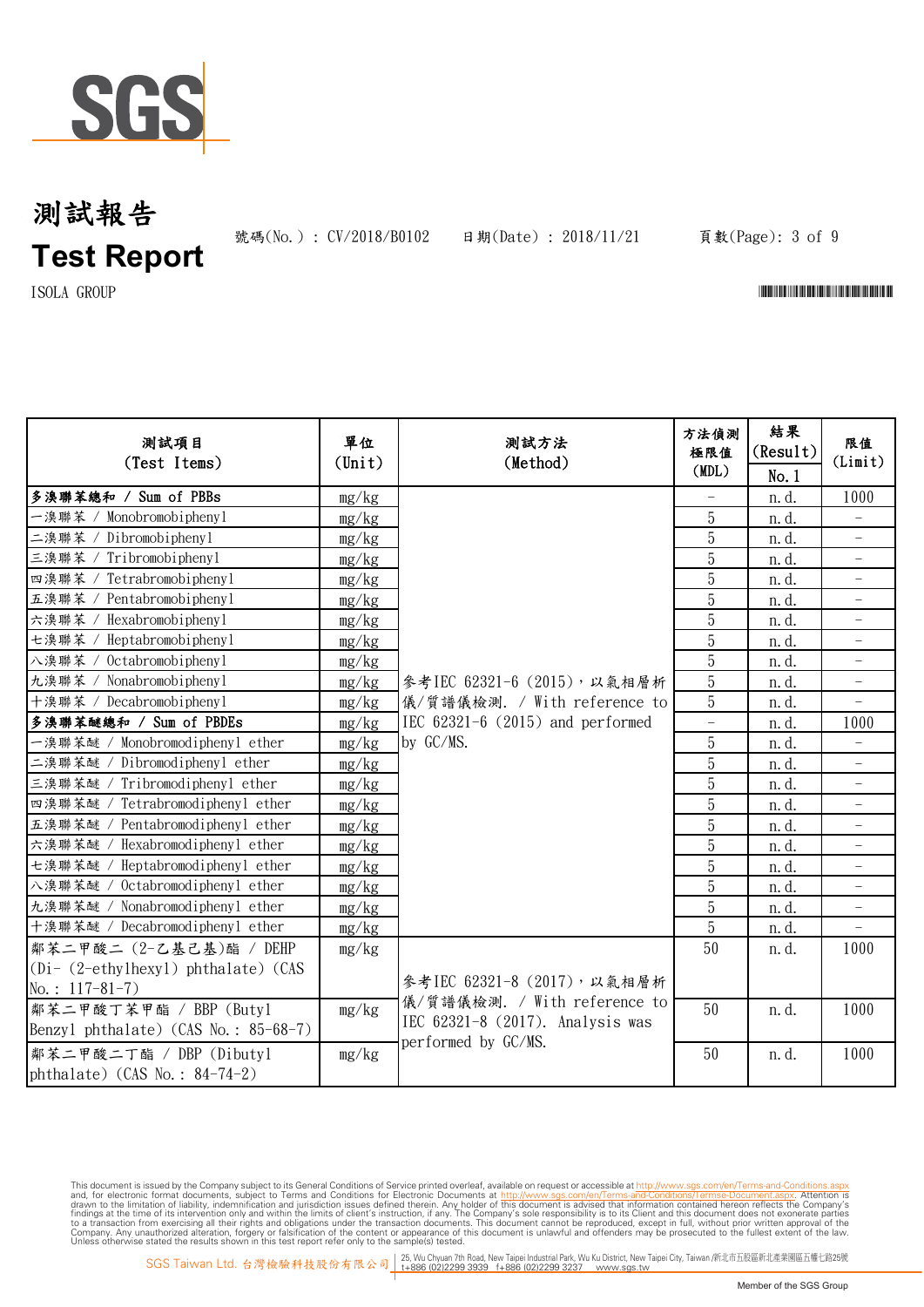

號碼(No.): CV/2018/B0102 日期(Date): 2018/11/21 頁數(Page): 4 of 9

 $\blacksquare$ ISOLA GROUP  $\blacksquare$ 

| 测試項目<br>(Test Items)                                                                           | 單位<br>(Unit) | 測試方法<br>(Method)                                                                                                         | 方法偵測<br>極限值<br>(MDL) | 結果<br>(Result)<br>No.1 | 限值<br>(Limit) |
|------------------------------------------------------------------------------------------------|--------------|--------------------------------------------------------------------------------------------------------------------------|----------------------|------------------------|---------------|
| 鄰苯二甲酸二異丁酯 / DIBP (Di-<br>isobutyl phthalate) (CAS No.: $84-69-$<br>$\vert 5)$                  | mg/kg        | 參考IEC 62321-8 (2017), 以氣相層析<br>儀/質譜儀檢測. / With reference to<br>IEC $62321-8$ (2017). Analysis was<br>performed by GC/MS. | 50                   | n. d.                  | 1000          |
| 鄰苯二甲酸二異癸酯 / DIDP (Di-<br>isodecyl phthalate) (CAS No.: $26761 -$<br>$ 40-0; 68515-49-1\rangle$ | mg/kg        |                                                                                                                          | 50                   | n. d.                  |               |
| 鄰苯二甲酸二異壬酯 / DINP (Di-<br>isononyl phthalate) $(CAS No. : 28553-$<br>$12-0$ ; 68515-48-0)       | mg/kg        |                                                                                                                          | 50                   | n. d.                  |               |
| 鄭苯二甲酸二正辛酯 / DNOP (Di-n-<br>$octyl$ phthalate) (CAS No.: 117-84-0)                              | mg/kg        |                                                                                                                          | 50                   | n. d.                  |               |

### 備註(Note):

- 1. mg/kg = ppm;0.1wt% = 1000ppm
- 2. n.d. = Not Detected (未檢出)
- 3. MDL = Method Detection Limit (方法偵測極限值)
- 4. "-" = Not Regulated (無規格值)

5.  $(\blacklozenge)$ :

若鉻含量小於六價鉻之方法偵測極限值,則六價鉻為n.d.,不須再測試六價鉻。 The result of  $Cr(VI)$  is "n.d." as the result of Chromium  $(Cr)$  is less than the MDL of  $Cr(VI)$ , and confirmation test of Cr(VI) is not required. 若鉻含量未小於六價鉻之方法偵測極限值,需進行六價鉻測試。

If the Chromium (Cr) content is not less than the MDL of Cr(VI), confirmation test of Cr(VI) is required.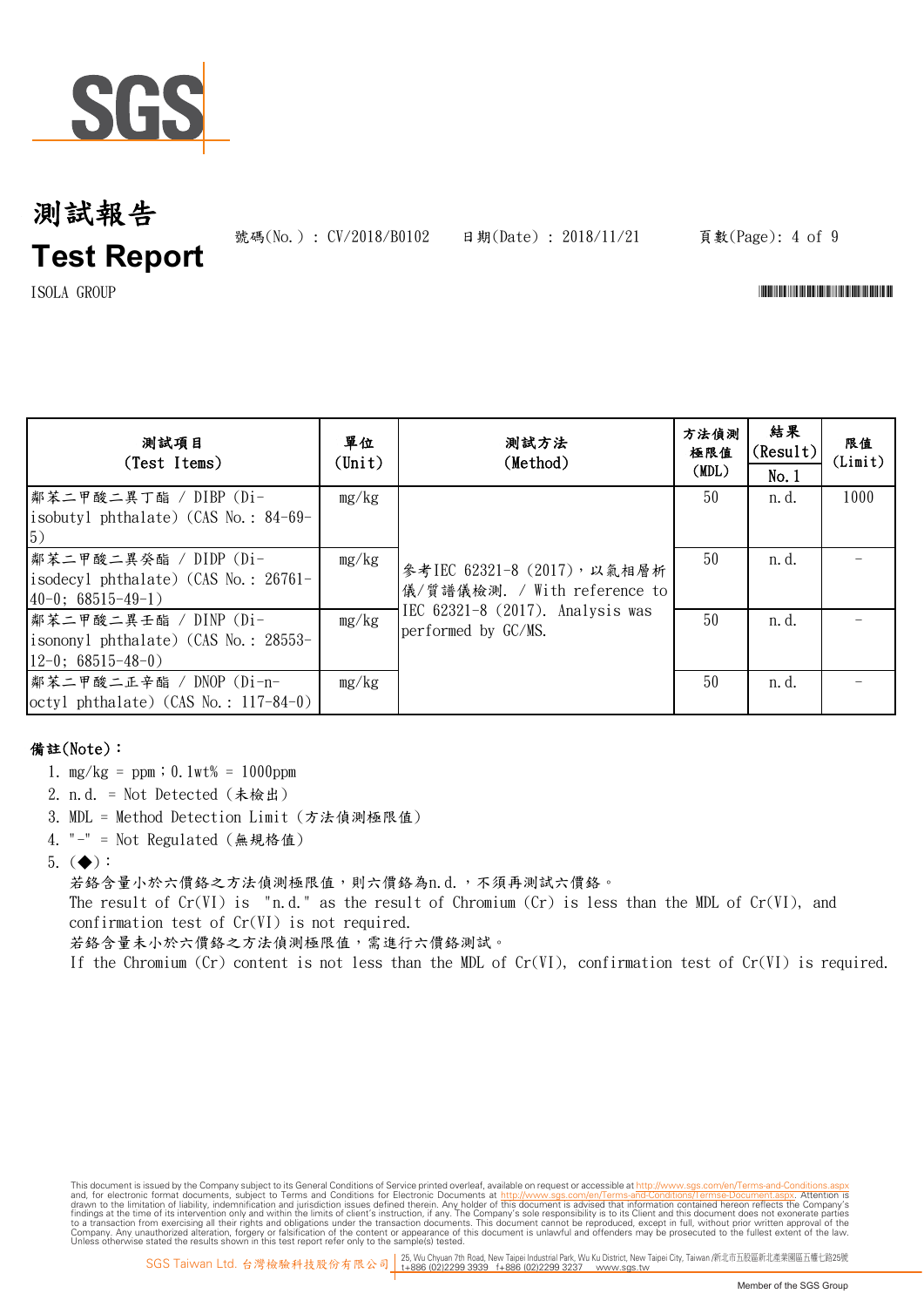

號碼(No.): CV/2018/B0102 日期(Date): 2018/11/21 頁數(Page): 5 of 9

 $\text{I} \text{SOLA} \quad \text{GROUP}$   $\blacksquare$ 

#### 重金屬流程圖 **/ Analytical flow chart of Heavy Metal**

根據以下的流程圖之條件,樣品已完全溶解。(六價鉻測試方法除外) These samples were dissolved totally by pre-conditioning method according to below flow chart. ( $Cr<sup>6+</sup>$  test method excluded)

 測試人員:陳恩臻 / Technician : Rita Chen ■ 測試負責人:張啟興 / Supervisor: Troy Chang 剪裁、製備樣品 / Cutting、Preparation 測試樣品重量 / Sample Measurement 鉛 **Pb/**鎘 **Cd/**汞 **Hg/**鉻 **Cr** 六價鉻 **Cr(VI)** 用微波消解儀/電熱板進行酸消解 非金屬 / Non-metal | | 金屬 / Metal Acid digestion with microwave / hotplate **ABS / PC / PVC** 其他材質**/Others** 過濾 / Filtration 沸水萃取 / Boiling water extraction 超音波溶解 / 在 150~160℃下 消化 / Digesting Dissolving by ultrasonication at 150~160℃ 冷卻後過濾樣品 / **溶液 / Solution** | | 残渣 / Residue Cool, filter 在60℃條件下超 digestate through 取水層 / ↓ 音波消化 / Separating to get filter 1) 鹼熔融法 / Alkali fusion Digesting at 60℃ aqueous phase 2) 鹽酸溶解 / HCl to dissolve by ultrasonication 加入發色劑顯色 / Add diphenylcarbazide for color 調整 pH / pH adjustment development 感應耦合電漿原子發射光譜儀 / ICP-AES 加入發色劑顯色 / Add diphenyl-以 UV-VIS,量測樣 carbazide for color development 品溶液在 540 nm 的吸收度 / Measure 以 UV-VIS,量測樣品溶液在 540 nm the absorbance at 的吸收度 / Measure the absorbance 540 nm by UV-VIS at 540 nm by UV-VIS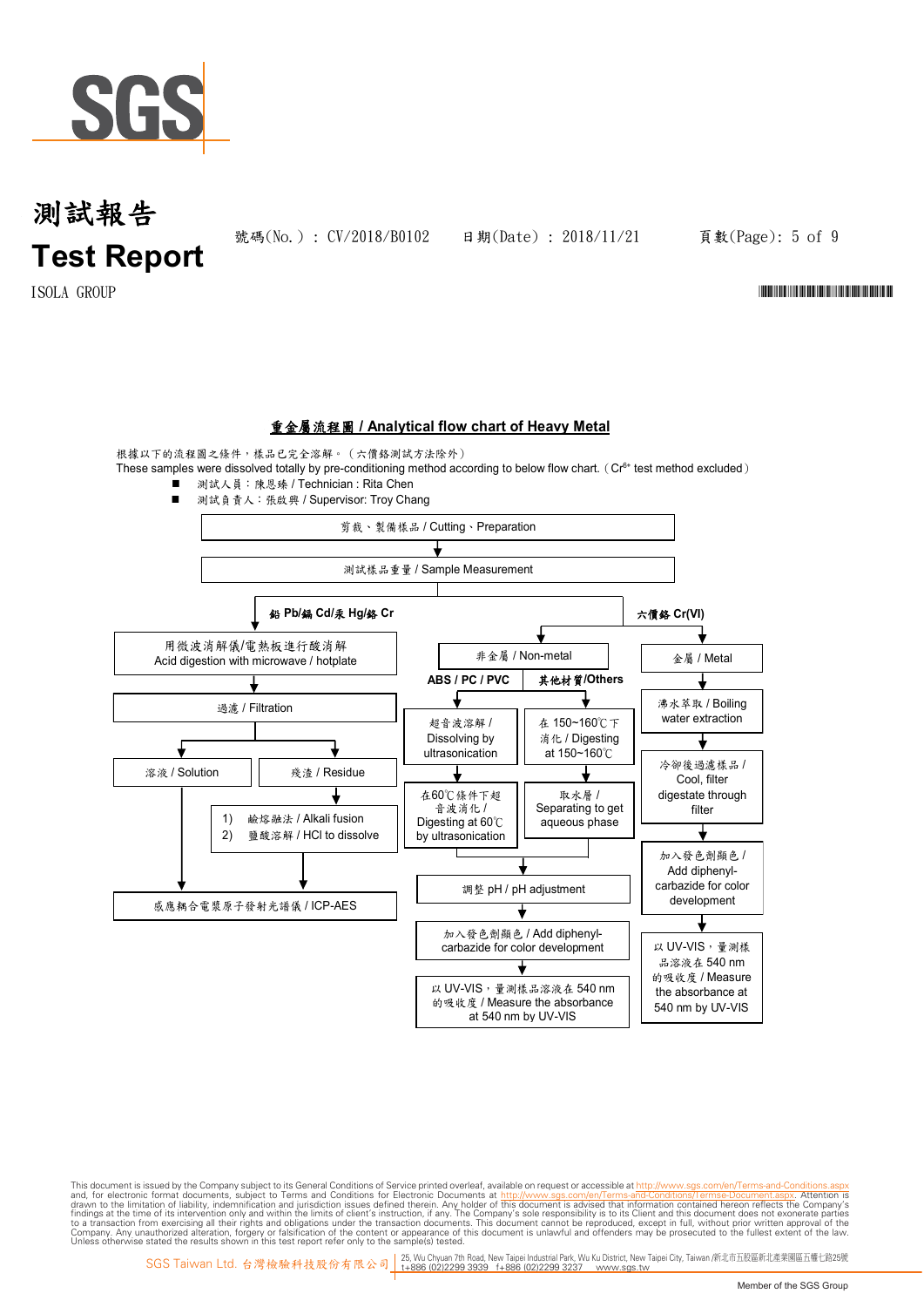

號碼(No.): CV/2018/B0102 日期(Date): 2018/11/21 頁數(Page): 6 of 9

 $\text{I} \text{SOLA} \quad \text{GROUP}$   $\blacksquare$ 

#### 多溴聯苯**/**多溴聯苯醚分析流程圖 **/ Analytical flow chart - PBB/PBDE**

- 測試人員:凃雅苓 / Technician: Yaling Tu
- 測試負責人:張啟興 / Supervisor: Troy Chang

初次測試程序 / First testing process 選擇性篩檢程序 / Optional screen process •••••••• 確認程序 / Confirmation process - - - →

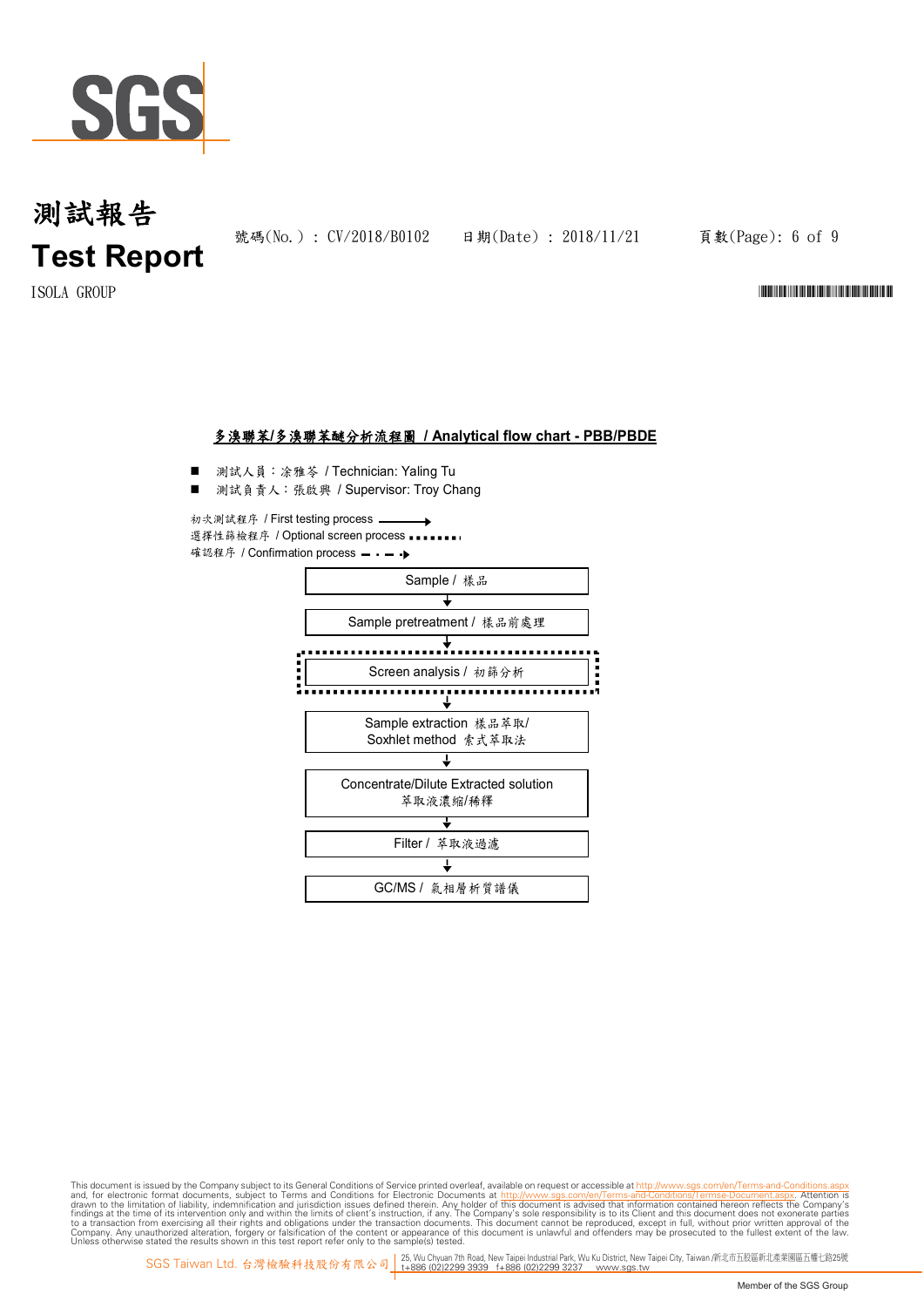

號碼(No.): CV/2018/B0102 日期(Date): 2018/11/21 頁數(Page): 7 of 9

 $\text{I} \text{SOLA} \quad \text{GROUP}$   $\blacksquare$ 

#### 可塑劑分析流程圖 **/ Analytical flow chart - Phthalate**

- 測試人員:涂雅苓 / Technician: Yaling Tu
- 測試負責人:張啟興 / Supervisor : Troy Chang

#### 【測試方法**/Test method: IEC 62321-8**】

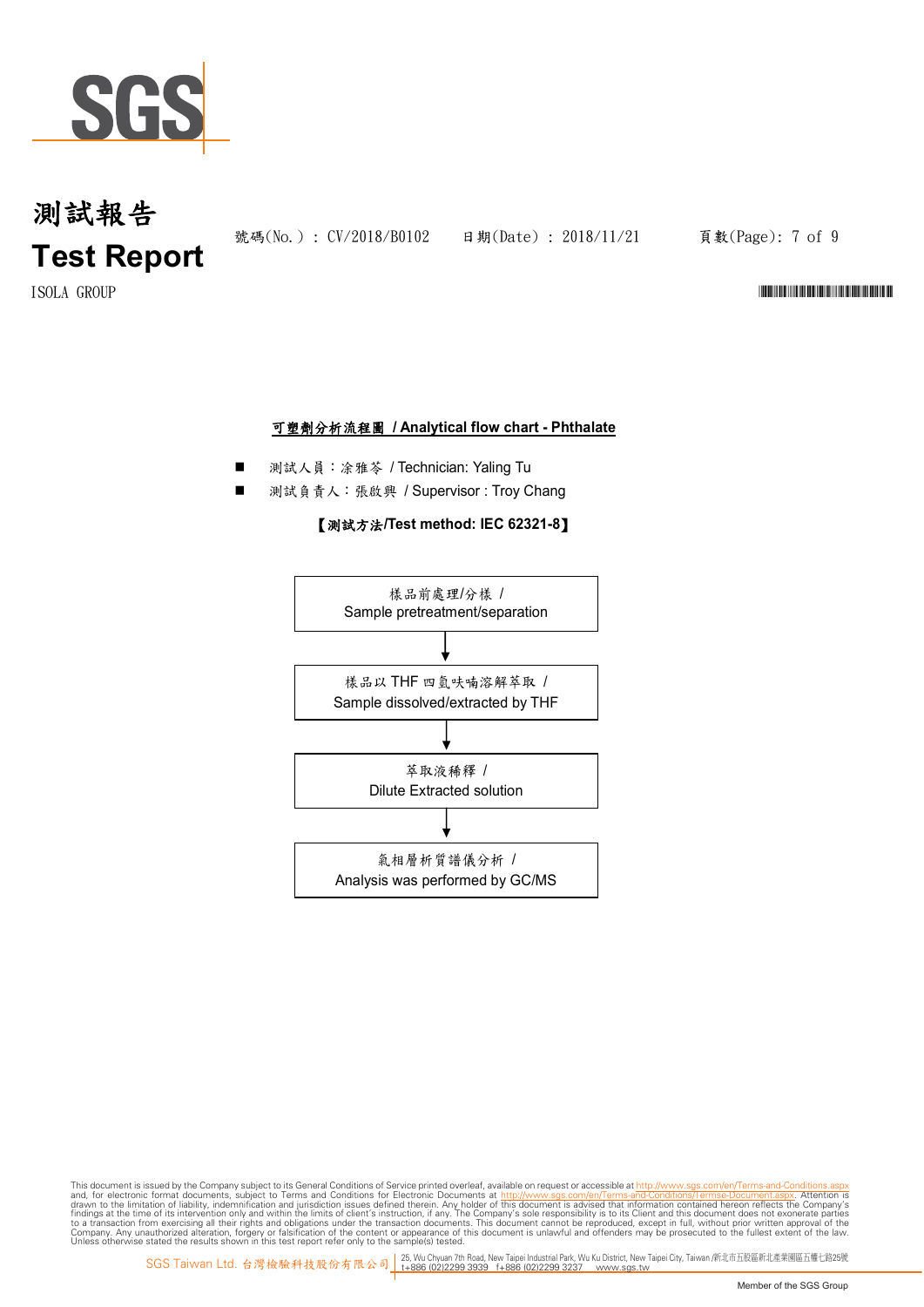

號碼(No.): CV/2018/B0102 日期(Date): 2018/11/21 頁數(Page): 8 of 9

 $\text{I} \text{SOLA} \quad \text{GROUP}$   $\blacksquare$ 

#### 六溴環十二烷分析流程圖 **/ Analytical flow chart - HBCDD**

- 測試人員:凃雅苓 / Technician: Yaling Tu
- 測試負責人:張啟興 / Supervisor: Troy Chang